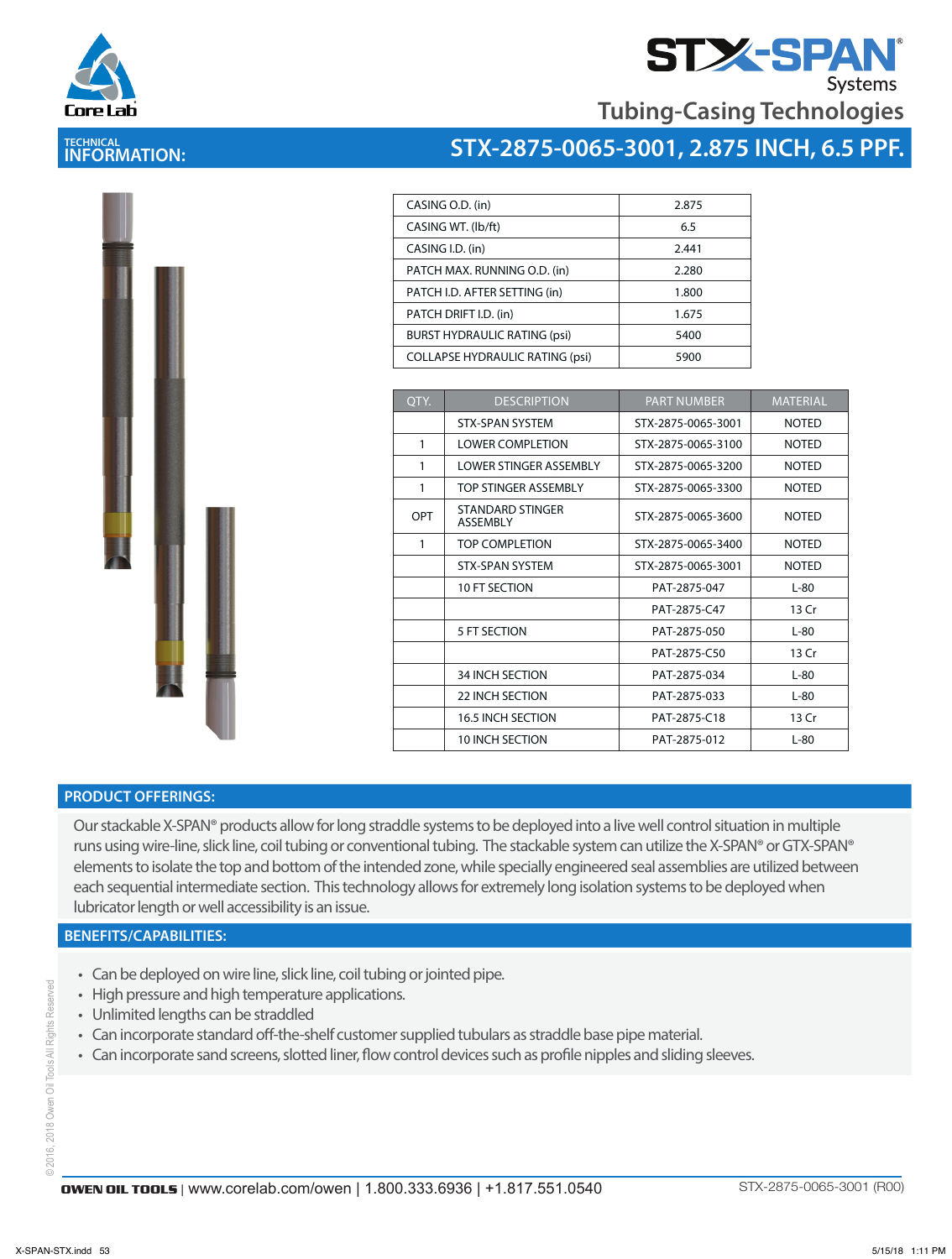

# **STX-SPAN**<br>Tubing-Casing Technologies

## **TECHNICAL INFORMATION:**





| CASING O.D. (in)                       | 2.875 |
|----------------------------------------|-------|
| CASING WT. (lb/ft)                     | 6.5   |
| CASING I.D. (in)                       | 2.441 |
| PATCH MAX. RUNNING O.D. (in)           | 2.280 |
| PATCH I.D. AFTER SETTING (in)          | 1.800 |
| PATCH DRIFT I.D. (in)                  | 1.675 |
| <b>BURST HYDRAULIC RATING (psi)</b>    | 5400  |
| <b>COLLAPSE HYDRAULIC RATING (psi)</b> | 5900  |

| OTY.         | <b>DESCRIPTION</b>                        | <b>PART NUMBER</b> | <b>MATERIAL</b>           |
|--------------|-------------------------------------------|--------------------|---------------------------|
|              | <b>LOWER COMPLETION</b>                   | STX-2875-0065-3100 | <b>NOTED</b>              |
| $\mathbf{1}$ | <b>BOX ELEMENT</b>                        | PAT-2875-C41       | 13 Cr                     |
| 1            | <b>BOTTOM SWAGE</b>                       | PAT-2875-C45       | <b>SUPER/HYPER CHROME</b> |
| 1            | O-RING                                    | OOO-V569-135       | <b>VITON</b>              |
| 1            | O-RING                                    | OOO-V569-136       | <b>VITON</b>              |
| 1            | <b>30K SHEAR RING</b>                     | PAT-2875-048A      | STL-12L4-150              |
| 1            | <b>SLEEVE NUT</b>                         | SET-2125-120       | 4130 / 4140 / 4142        |
| 1            | <b>SLEEVE LOCK NUT</b>                    | SET-2125-121       | 4130 / 4140 / 4142        |
| 1            | <b>OUICK CHANGE ROD</b>                   | SET-2125-130       | 4340                      |
| $\mathbf{1}$ | <b>OUICK CHANGE NUT</b>                   | SET-2125-131       | 4340                      |
| 1            | TOP ADAPTER ROD                           | SET-2125-132       | 4130 / 4140 / 4142        |
| 1            | <b>ROD TANDEM</b><br><b>CONNECTOR</b>     | SET-2125-133       | 4130 / 4140 / 4142        |
| $\mathbf{1}$ | <b>BOTTOM ROD</b>                         | SET-2125-136       | 4130 / 4140 / 4142        |
| 1            | <b>COLLET</b>                             | SET-2125-137       | 4130 / 4140 / 4142        |
| $\mathbf{1}$ | <b>COLLET SUPPORT</b>                     | SET-2125-140       | 4130 / 4140 / 4142        |
| 1            | <b>LOWER SEAL BORE</b><br><b>RECEIVER</b> | STX-2875-0065-3130 | <b>SUPER/HYPER CHROME</b> |
| 1            | LATCH COLLET 90 L/H                       | STX-2875-0065-3553 | <b>SUPER/HYPER CHROME</b> |
| 1            | <b>SETTING SLEEVE</b><br><b>LOWER</b>     | SET-2125-122B      | 4140-4142                 |
| 1            | <b>SETTING SLEEVE</b><br><b>UPPER</b>     | SET-2125-122A      | 4140                      |

MINIMUM EQUIPMENT REQUIRED<br>1 MINIMUM EQUIPMENT REQUIRED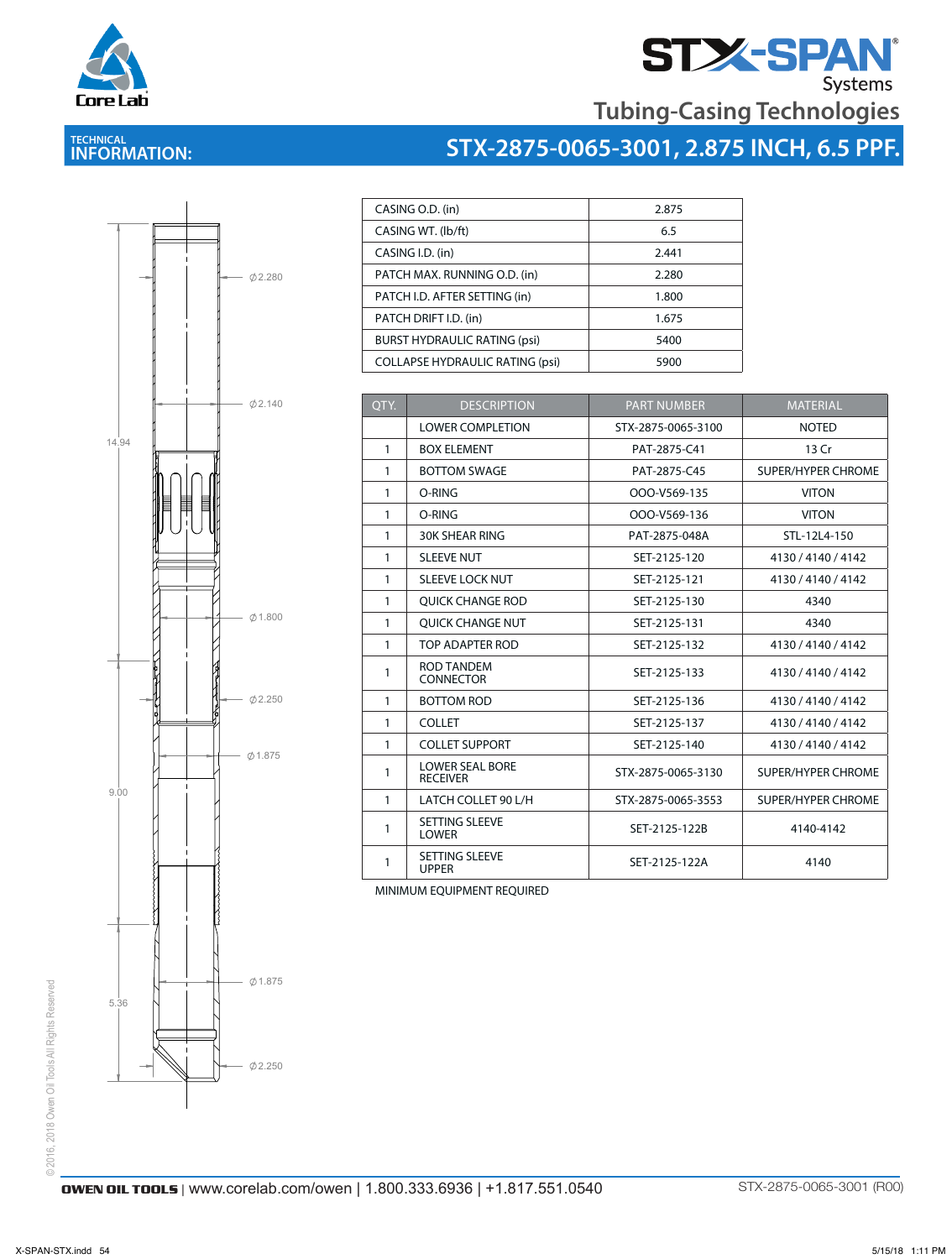

# **STAN**<br>Tubing-Casing Technologies

## **TECHNICAL INFORMATION:**





| CASING O.D. (in)                       | 2.875 |
|----------------------------------------|-------|
| CASING WT. (lb/ft)                     | 6.5   |
| CASING I.D. (in)                       | 2.441 |
| PATCH MAX. RUNNING O.D. (in)           | 2.280 |
| PATCH I.D. AFTER SETTING (in)          | 1.800 |
| PATCH DRIFT I.D. (in)                  | 1.675 |
| <b>BURST HYDRAULIC RATING (psi)</b>    | 5400  |
| <b>COLLAPSE HYDRAULIC RATING (psi)</b> | 5900  |

| QTY.           | <b>DESCRIPTION</b>                    | <b>PART NUMBER</b> | <b>MATERIAL</b>             |
|----------------|---------------------------------------|--------------------|-----------------------------|
|                | <b>LOWER STINGER SECTION</b>          | STX-2875-0065-3200 | <b>NOTED</b>                |
| 1              | <b>LOWER STINGER</b>                  | STX-2875-0065-3220 | <b>SUPER / HYPER CHROME</b> |
| 1              | STANDARD SEAL BORE RECEIVER           | STX-2875-0065-3530 | SUPER / HYPER CHROME        |
| OPT            | 10 FT SECTION                         | PAT-2875-C47       | 13 Cr                       |
| $\mathbf{1}$   | SEAL RET W/90 WICKER LH               | STX-2875-0065-3555 | 13 Cr                       |
| $\mathbf{1}$   | LATCH COLLET 90 R/H                   | STX-2875-0065-3551 | <b>SUPER / HYPER CHROME</b> |
| 1              | "V" SEAL STACK                        | STX-2875-0065-2500 | VITON / TEFLON / RYTON      |
| $\overline{2}$ | O-RING                                | OOO-V569-135       | <b>VITON</b>                |
| $\overline{2}$ | O-RING                                | OOO-V569-136       | <b>VITON</b>                |
|                | STANDARD STINGER SECTION              | STX-2875-0065-3600 | <b>NOTED</b>                |
| $\mathbf{1}$   | STANDARD STINGER                      | STX-2875-0065-3230 | <b>SUPER / HYPER CHROME</b> |
| $\mathbf{1}$   | STANDARD SEAL BORE RECEIVER           | STX-2875-0065-3530 | SUPER / HYPER CHROME        |
| <b>OPT</b>     | 10 FT SECTION                         | PAT-2875-C47       | 13 Cr                       |
| $\mathbf{1}$   | SEAL RET. W 90 WICKER                 | STX-2875-0065-3550 | 13 Cr                       |
| 1              | LATCH COLLET 90 R/H                   | STX-2875-0065-3551 | <b>SUPER / HYPER CHROME</b> |
| $\mathbf{1}$   | "V" SEAL STACK                        | STX-2875-0065-2500 | VITON / TEFLON / RYTON      |
| 2              | O-RING                                | OOO-V569-135       | <b>VITON</b>                |
| 2              | O-RING                                | OOO-V569-136       | <b>VITON</b>                |
|                | TOP STINGER SECTION                   | STX-2875-0065-3300 | <b>NOTED</b>                |
| $\mathbf{1}$   | <b>STANDARD STINGER</b>               | STX-2875-0065-3230 | SUPER / HYPER CHROME        |
| $\mathbf{1}$   | TOP SEAL SEAL BORE RECEIVER           | STX-2875-0065-3330 | <b>SUPER / HYPER CHROME</b> |
| <b>OPT</b>     | 10 FT SECTION                         | PAT-2875-C47       | 13 Cr                       |
| $\mathbf{1}$   | SEAL RET. W 90 WICKER                 | STX-2875-0065-3550 | 13 Cr                       |
| 1              | LATCH COLLET (W/86 DEG R/H<br>WICKER) | STX-2875-0065-3552 | SUPER/HYPER CHROME          |
| $\mathbf{1}$   | "V" SEAL STACK                        | STX-2875-0065-2500 | VITON / TEFLON / RYTON      |
| 2              | O-RING                                | OOO-V569-135       | <b>VITON</b>                |
| $\overline{2}$ | O-RING                                | OOO-V569-136       | <b>VITON</b>                |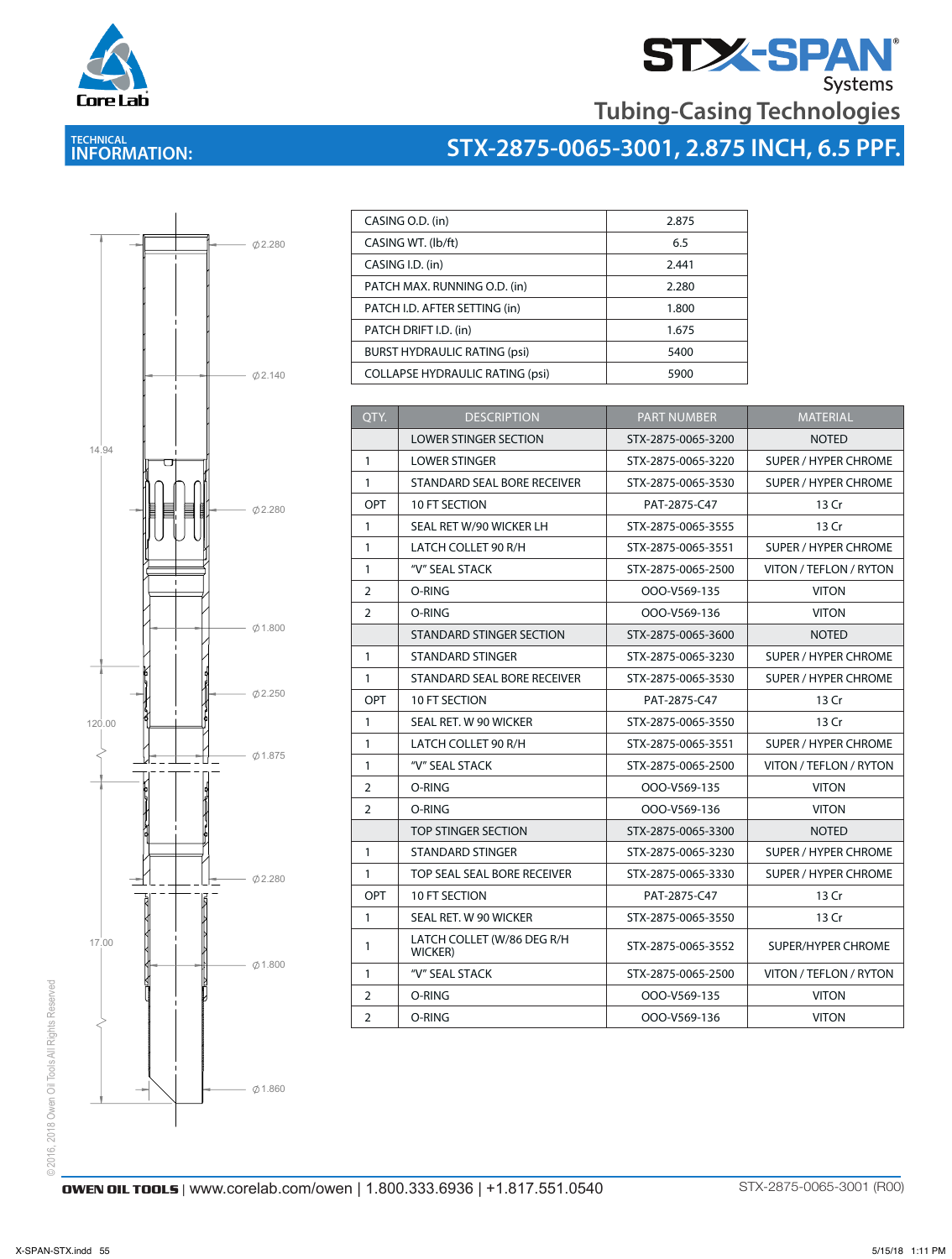

# **STZ-SPAN**<br>Tubing-Casing Technologies

## **TECHNICAL INFORMATION:**





| CASING O.D. (in)                       | 2.875 |
|----------------------------------------|-------|
| CASING WT. (lb/ft)                     | 6.5   |
| CASING I.D. (in)                       | 2.441 |
| PATCH MAX. RUNNING O.D. (in)           | 2.280 |
| PATCH I.D. AFTER SETTING (in)          | 1.800 |
| PATCH DRIFT I.D. (in)                  | 1.675 |
| <b>BURST HYDRAULIC RATING (psi)</b>    | 5400  |
| <b>COLLAPSE HYDRAULIC RATING (psi)</b> | 5900  |

| QTY.          | <b>DESCRIPTION</b>        | <b>PART NUMBER</b> | <b>MATERIAL</b>             |
|---------------|---------------------------|--------------------|-----------------------------|
|               | TOP COMPI FTION           | STX-2875-0065-3400 | <b>NOTED</b>                |
| $\mathbf{1}$  | PIN ELEMENT               | PAT-2875-C40       | 13 Cr                       |
| 1             | <b>TOP SWAGE</b>          | PAT-2875-C44       | SUPER / HYPER CHROME        |
| $\mathcal{P}$ | O-RING                    | OOO-V569-135       | <b>VITON</b>                |
| $\mathcal{P}$ | O-RING                    | OOO-V569-136       | <b>VITON</b>                |
| $\mathbf{1}$  | <b>30K SHEAR RING</b>     | PAT-2875-048A      | STL-12L4-150                |
| 1             | <b>SLEEVE NUT</b>         | SET-2125-120       | 4130 / 4140 / 4142          |
| 1             | <b>SLEEVE LOCK NUT</b>    | SET-2125-121       | 4130 / 4140 / 4142          |
| $\mathbf{1}$  | <b>SETTING SLEEVE</b>     | SET-2125-122       | 4130 / 4140 / 4142          |
| 1             | <b>OUICK CHANGE ROD</b>   | SET-2125-130       | 4340                        |
| 1             | <b>OUICK CHANGE NUT</b>   | SET-2125-131       | 4340                        |
| $\mathbf{1}$  | TOP ADAPTER ROD           | SET-2125-132       | 4130 / 4140 / 4142          |
| 1             | ROD TANDEM CONNECTOR      | SET-2125-133       | 4130 / 4140 / 4142          |
| 1             | <b>BOTTOM ROD</b>         | SET-2125-136       | 4130 / 4140 / 4142          |
| $\mathbf{1}$  | <b>COLLET</b>             | SET-2125-137       | 4130 / 4140 / 4142          |
| $\mathbf{1}$  | <b>COLLET SUPPORT</b>     | SET-2125-140       | 4130 / 4140 / 4142          |
| $\mathbf{1}$  | PROFILE SUB               | STX-2875-0065-3450 | <b>SUPER / HYPER CHROME</b> |
| 1             | SEAL RET. W 86 DEG WICKER | STX-2875-0065-3554 | 13 Cr                       |
| 1             | "V" SEAL STACK            | STX-2875-0065-2500 | VITON / TEFLON / RYTON      |
| 1             | <b>TOP STINGER</b>        | STX-2875-0065-3340 | <b>SUPER / HYPER CHROME</b> |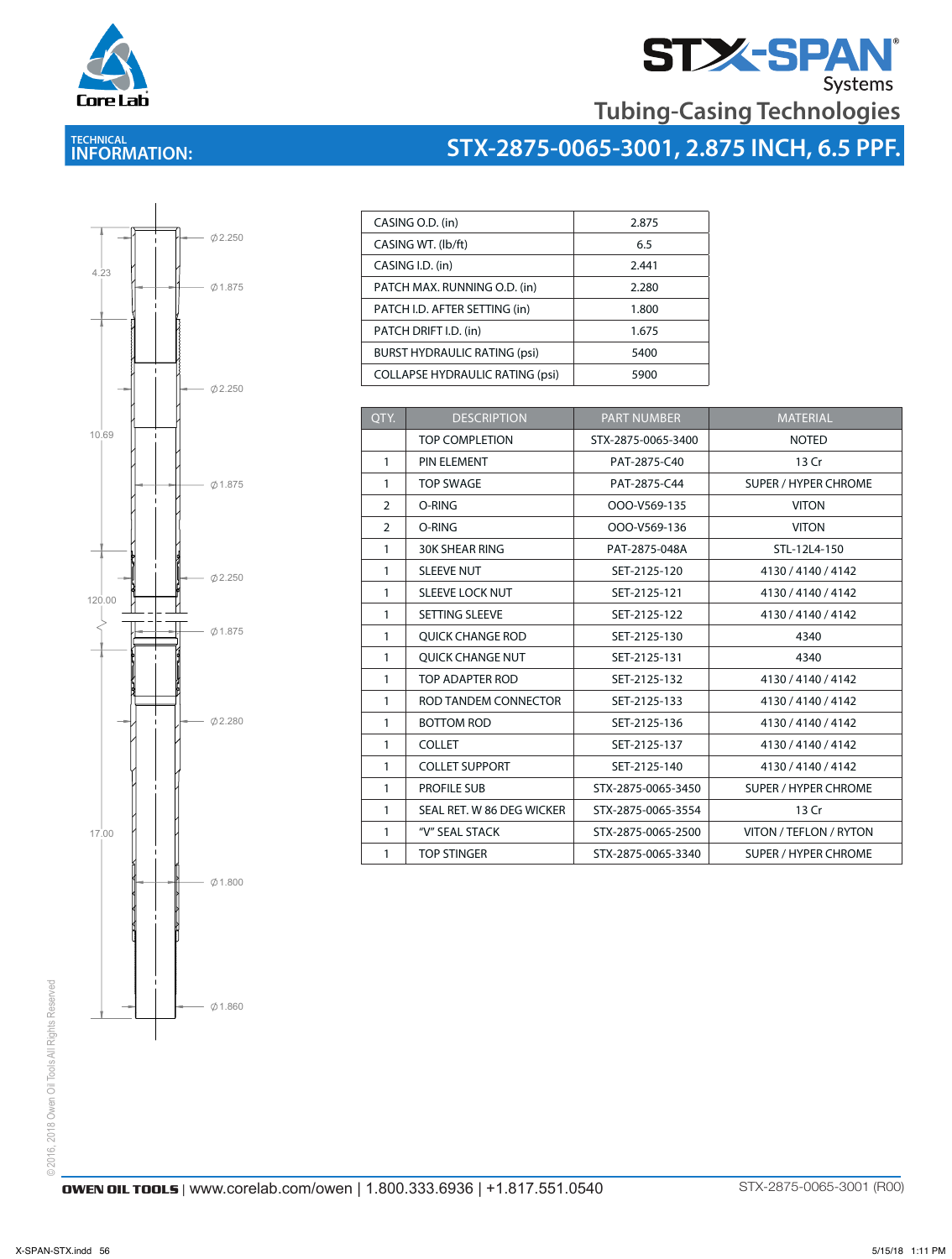

# **STZ-SPAN**<br>Tubing-Casing Technologies

#### **SECTION SPECIFICATIONS:**



| <b>PART NUMBER</b>          | <b>LENGTH</b><br>(INCHES) | <b>OAL (INCHES)</b> | <b>WEIGHT</b><br>(LBS.) | <b>MATERIAL</b> |
|-----------------------------|---------------------------|---------------------|-------------------------|-----------------|
| PAT-2875-047                | 120                       | 122.13              | 40.5                    | $L-80$          |
| PAT-2875-C47                | 120                       | 122.13              | 40.5                    | 13 Cr           |
| PAT-2875-050                | 60                        | 62.13               | 20.3                    | L-80            |
| PAT-2875-C50                | 60                        | 62.13               | 20.3                    | 13 Cr           |
| PAT-2875-034                | 34                        | 36.13               | 13.8                    | $L-80$          |
| PAT-2875-033                | 22                        | 24.13               | 8.9                     | $L-80$          |
| PAT-2875-C18                | 16.5                      | 18.63               | 6.1                     | 13 Cr           |
| PAT-2875-012                | 10                        | 12.13               | 4.1                     | L-80            |
|                             |                           |                     |                         |                 |
| <b>PATCH TENSILE RATING</b> |                           |                     | 30,000 LBF              |                 |

**STX-2875-0065-3001, 2.875 INCH, 6.5 PPF.**

| <b>WITHOUT SECTIONS</b> | <b>WEIGHT (LBS.)</b> |
|-------------------------|----------------------|
| STX-2875-0065-3100      | 25.2                 |
| STX-2875-0065-3200      | 60.4                 |
| STX-2875-0065-3300      | 60.4                 |
| STX-2875-0065-3600      | 60.4                 |
| STX-2875-0065-3400      | 32.3                 |

### **SYSTEM WEIGHTS SETTING TOOL OPTIONS:**

| <b>PYROTECHNIC</b>                    |                       |              | <b>WEIGHT (LBS)</b> |
|---------------------------------------|-----------------------|--------------|---------------------|
| 2-1/8 INCH MULTISTAGE<br>SETTING TOOL |                       |              | 54                  |
|                                       | <b>BOTTOM ADAPTER</b> | SET-2125-014 |                     |
|                                       | <b>POWER CHARGE</b>   | JEC-5334-104 |                     |
|                                       |                       | JEC-0212-044 |                     |
|                                       | <b>IGNITER</b>        | DET-5306-074 |                     |
|                                       |                       | DET-5306-008 |                     |